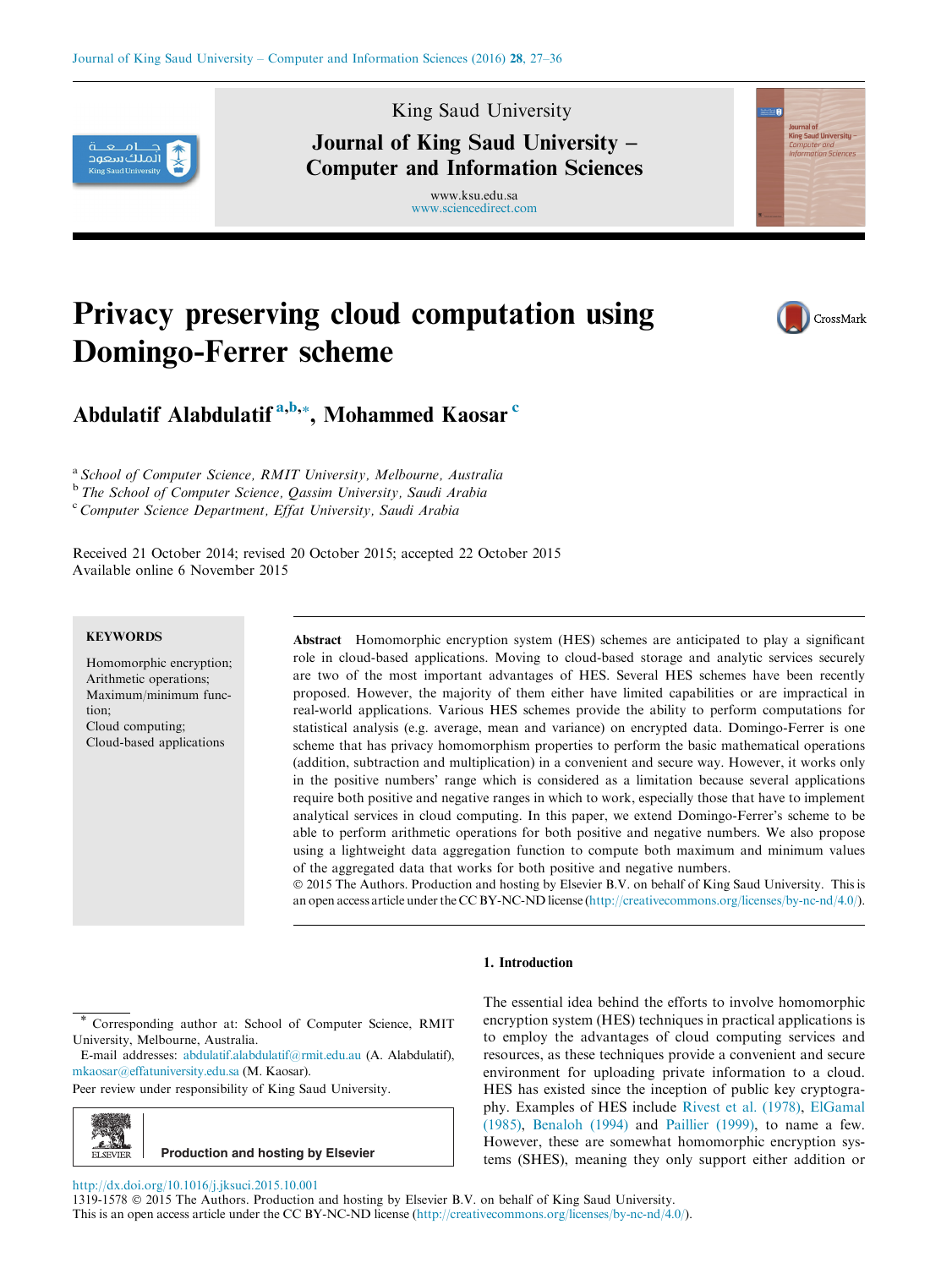multiplication, not both. A number of these schemes fail to be appropriate for practical applications because they are often inefficient and are unable to perform many required arithmetic operations to build useful applications in cloud environments.

A fully homomorphic encryption system (FHES) would support several operations simultaneously. This was a problem until the breakthrough result of [Gentry \(2009\)](#page-9-0), which is based on the properties of ideal lattices ([Bayer-Fluckiger, 2002](#page-9-0)). This scheme is still quite impractical for real-life applications because of its limitations in arithmetic operations, time consumption and the amount of resources that are required for computations. Shortly after, a FHES was introduced that used only elementary arithmetic operations [\(Van Dijk et al., 2010](#page-9-0)). While this modified scheme reduced the complexity of a fully homomorphic encryption process by allowing it to be described in simple terms, it is still complex enough to be useful in any real-life applications. The aforementioned FHES schemes and other similar schemes, such as [Gentry \(2009,](#page-9-0) [2010\),](#page-9-0) have a common drawback, which includes computational overhead in terms of efficiency and execution time. This led to the conclusion that these schemes are ineffective for reallife applications, especially in a cloud-based environment.

The Domingo-Ferrer encryption scheme ([Domingo-Ferrer,](#page-9-0) [2002\)](#page-9-0) is considered a lightweight scheme that has the ability to perform various arithmetic computations in a secure manner based on homomorphic properties, and it can be a possible candidate in various practical cloud-based applications. We believe that the Domingo-Ferrer's additive and multiplicative privacy homomorphism scheme [\(Domingo-Ferrer, 2002\)](#page-9-0) is one of the most applicable HESs that can perform main basic arithmetic operations, which include addition, subtraction and multiplication. This is done in appropriate and secure ways such as through statistical analysis services in wire and wireless sensor networks (WSN), where aggregated data are analysed using aggregation functions. Indeed, it has a convenient encryption/decryption mechanism, which helps with use in various cloud-based applications (see Fig. 1).

We are working to adapt Domingo-Ferrer's scheme ([Domingo-Ferrer, 2002\)](#page-9-0) to be able to operate within practical applications in cloud-based environments by improving their capabilities to encompass a wider range of arithmetic operations, which leads to increased opportunities to move many of the existing applications to the cloud. In this paper, we highlight and address the following issues:

- An ability to involve a negative number's range in Domingo-Ferrer's scheme ([Domingo-Ferrer, 2002](#page-9-0)). We extend Domingo-Ferrer's scheme to be able to perform arithmetic operations in both positive and negative numbers. We reorganise encryption/decryption parameters in a way that helps to carry out numbers' signs. This contribution allows the deployment of many applications that require both positive and negative ranges in cloud-based environments in a secure manner. In real-life situations, we most often think of negative numbers when we speak of real-world applications, such as military navigation systems, human health monitoring systems and many others. We have to consider how they can be manipulated in a secure and efficient way, especially those applications that involve sensitive and private data. A negative number's range on encrypted data with homomorphism properties can contribute to securing many aggregation functions that use a negative number range as an essential part of their computations.
- According to the previous contribution, we introduce an aggregation function to compute maximum and minimum values among aggregated data based on both positive and negative number ranges. This aggregation function is based on Domingo-Ferrer's additive and multiplicative privacy homomorphism scheme. We improve an idea that is shown in [Ertaul and Kedlaya \(2007\)](#page-9-0). This is based on Domingo-Ferrer's scheme of finding maximum and minimum values among aggregated values through an ability to combine the two processes to find maximum and minimum in a single process rather than complete them separately. This is a result of taking advantage of both positive and negative number ranges instead of working in a positive numbers range only. This aggregation function is compatible to be applied to the cloud because of its ability to find maximum and minimum values among a set of values in their encrypted form without the need to reveal any information during the implementation of this function.

We revisit previous work and background concepts in [Sec](#page-2-0)[tion 2.](#page-2-0) The proposed extended scheme is described in [Section 3.](#page-2-0) In [Section 4,](#page-4-0) we illustrate arithmetic and logical operations and their specifications based on the proposed scheme. We present implementation details and performance analysis in [Sec](#page-7-0)[tion 5.](#page-7-0) Finally, we conclude the paper in [Section 6.](#page-8-0)



Figure 1 Numerous applications can delegate their data processing to the cloud based on HES.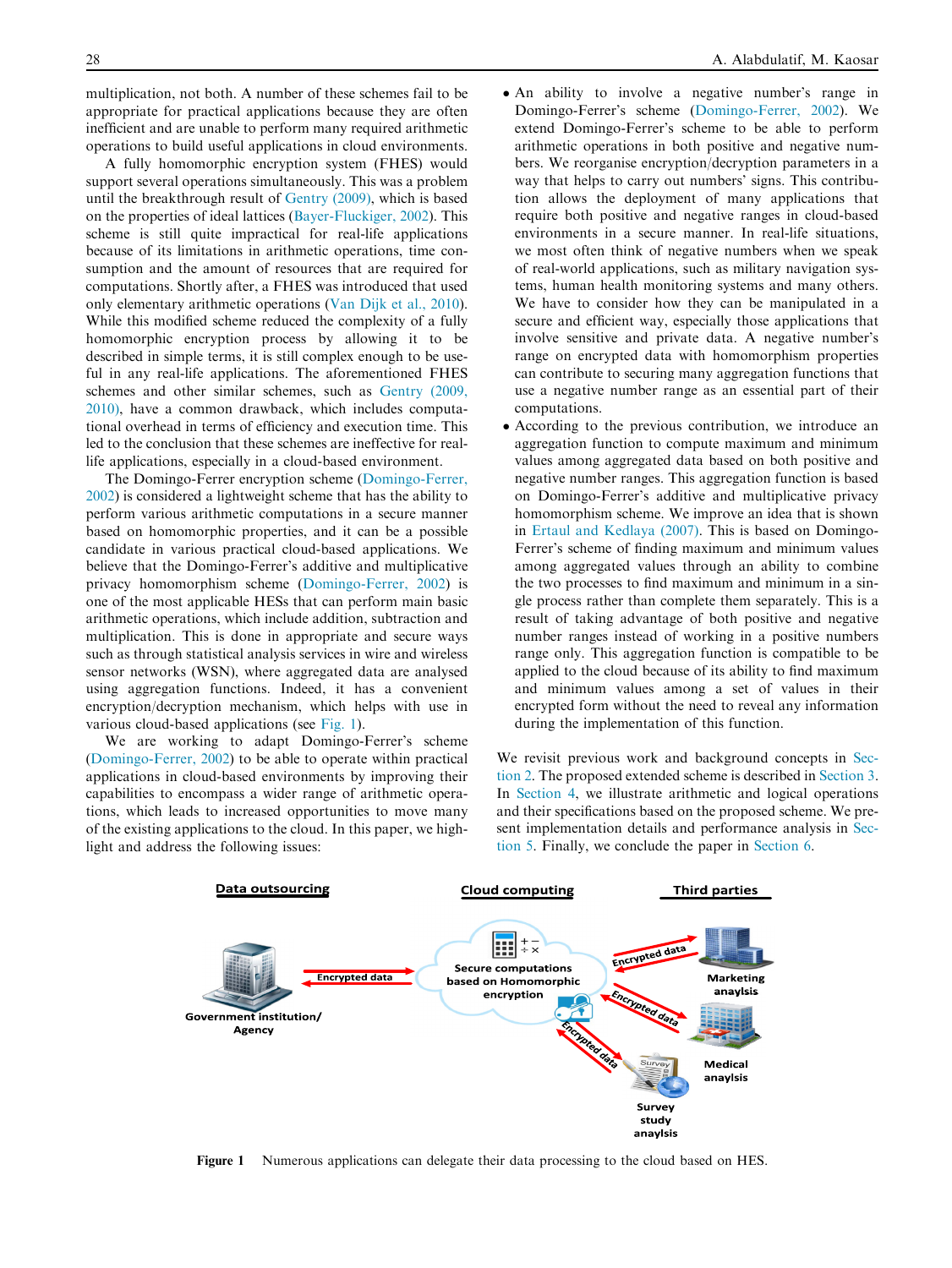#### <span id="page-2-0"></span>2. Background

In this section, we provide an overview of secure computation schemes and describe specifications of Domingo-Ferrer's additive and multiplicative privacy homomorphism scheme.

#### 2.1. Secure computation operations

Secure computation allows a single or multiparty to execute specific functions on their inputs and return the result without revealing any private information to other parties. In practicality, several applications must have single or multiparty computations, especially those applications that perform statistical analysis computations shared by distributed multiparties, and the main concern with these applications is preserving data privacy. Secure multiparty computation (SMC) [\(Prabhakaran and Sahai, 2013\)](#page-9-0), considered an important part of cryptography concepts, is directly involved in these types of applications. [Atallah and Blanton \(2013\)](#page-9-0) illustrate an overveiw of some techniques for computation outsourcing. However, these techniques have some limitations in terms of computation capabilities that fail to achieve secure analysis services requirements. In general, there are two common techniques for multiparty computations: garbled circuits, such as [Yao](#page-9-0) [\(1986\)](#page-9-0), and secret sharing, such as [Chaum et al. \(1988\)](#page-9-0) and [Ben-Or et al. \(1988\).](#page-9-0) These techniques are involved in many existing multiparty computation protocols. However, we focus on SMCs that are based on HES techniques.

Recently, several FHES schemes, such as [Gentry \(2009\)](#page-9-0), [Van Dijk et al. \(2010\)](#page-9-0) and López-Alt et al. (2012), and SHES schemes, such as Damgård et al. (2012), have been introduced as efficient solutions compared to other techniques in the sense of less interaction required between different parties. However, they have either of the following two disadvantages: a lack of efficiency caused by overhead computations in both encryption and decryption processes, which make them impractical for real-world applications, or an inability to perform various functions on both positive and negative numbers that are required as part of many real-world applications, especially in statistical analysis applications.

Upon what has been previously mentioned, SMCs should maintain two main principles: an efficiency in both encryption and decryption processes and an ability to execute various functions as required. We believe that Domingo-Ferrer's scheme [\(Domingo-Ferrer, 2002](#page-9-0)) is one of the most efficient schemes to perform at least main basic operations (addition, subtraction and multiplication) based on homomorphism properties. These operations give an opportunity to execute more complex operations based on targeted application requirements.

# 2.2. Domingo-Ferrer's additive and multiplicative privacy homomorphism scheme

Domingo-Ferrer introduced in [Domingo-Ferrer \(2002\)](#page-9-0) an HES that has the ability to perform main basic arithmetic operations (addition, subtraction and multiplications) in a secure and convenient manner. Domingo-Ferrer's scheme is classified as a symmetric-key encryption scheme and is proven secure against chosen ciphertext attacks ([Wagner, 2003](#page-9-0)). This scheme does not have the ability to carry numbers' signs meaning that it cannot distinguish between positive and negative numbers' ranges, which is considered an important issue, especially in the case of applying this scheme to applications that use a negative number range as a part of their functionalities. A brief description of Domingo-Ferrer's scheme in (First appendix).

From our observation, we conclude that this scheme can perform operations on encrypted data without considering sign, which limits the scheme's abilities because most realworld applications have to carry a value's sign in their implementation. Accordingly, we attempt to determine a solution for this issue by performing experiments on encryption/decryption parameters, including adjusting these parameters in such a way that it would support carrying a value's sign. This allows for an extension of this scheme to be appropriate for many real-life applications.

# 3. Proposed secure computations

In the section, we describe our proposed aim to extend Domingo-Ferrer's scheme ([Domingo-Ferrer, 2002](#page-9-0)) to encompass the negative numbers' range through the ability to carry a number's signs.

The essential contribution of this paper relies on restructuring the parameters of Domingo-Ferrer's scheme in such a way that it is collaborative to carry the sign of number. The new configuration assists in performing self or in performing computations in a remote, untrusted third party with the advantage of having both positive and negative number ranges. In this paper, we use similar notations as shown in [Domingo-Ferrer](#page-9-0) [\(2002\)](#page-9-0), for more explicit and easy observations.

#### 3.1. Keys and parameters

**Public parameters**  $m$  and  $d$  are two public parameters where the former is a large integer with many divisors, the latter is a small integer and  $d > 2$ .

Private parameters  $m'$  and r. The former is a small divisor of m and  $m' > 1$ . m' should be large enough to involve the legitimate computation range to avoid overflow, as received values may fall outside that range. The latter is  $r \in Zm$ , as long as  $r^{-1}$  modulus *m* exists. We have an additional secret parameter l, which determines the legible range that allows us to carry numbers' signs. We choose  $l$  based on the  $m$  parameter, as follows:

$$
l = \begin{cases} \left[ -\left(\frac{m'}{2}\right) - 1\right) & \frac{m'}{2} \\ \left[ -\left(\frac{m'-1}{2}\right) - 1\right) & \left(\frac{m'-1}{2}\right) \end{cases} \text{ if } m' \text{ is odd}
$$

For instance, we can choose  $m = 14$ , which is considered an even number the legitimate range  $l = [-6, 7]$ . The parameter l is involved in the encryption process in Eq. [\(1\).](#page-3-0) This allows us to generate random numbers in a specific range  $l$ , which helps to distinguish between negative and positive numbers. Precisely, each received value  $x$  is converted to different random small values based on Eq. [\(1\)](#page-3-0), and the legitimate range l is used to keep the scope of the generated random values in a manner that allows tracking of both positive and negative numbers' ranges. In [Fig. 2](#page-3-0), we illustrate that our scheme has the ability to carry out numbers' signs or negative numbers precisely, which is not applicable based on Domingo-Ferrer's scheme.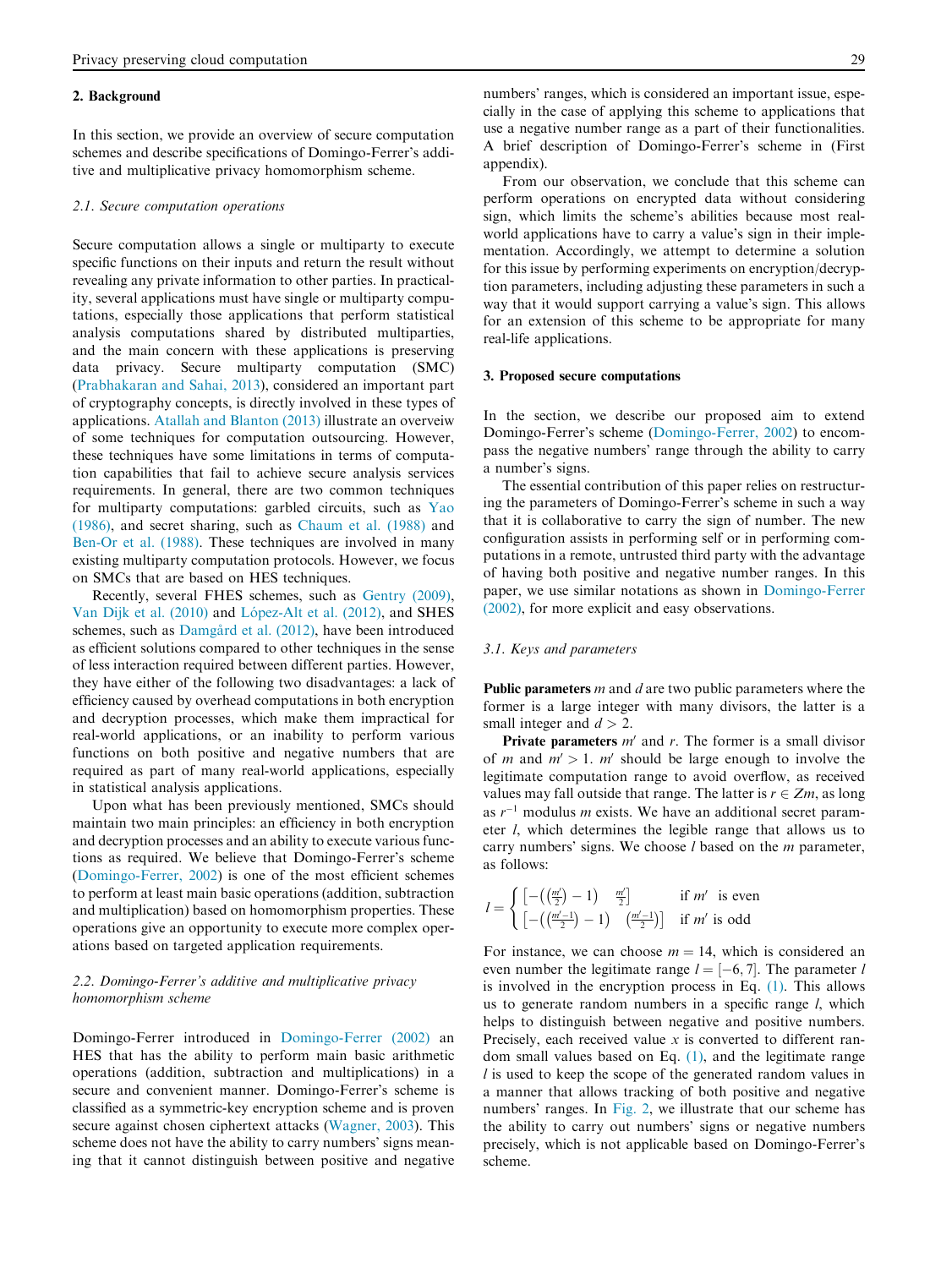<span id="page-3-0"></span>

Figure 2 An example of how the scope of our proposed scheme is different from that of Domingo-Ferrer's scheme under a given specification.

#### 3.2. Encryption/decryption processes

We build up encryption/decryption processes in such a way that our target of carrying numbers' signs is achieved. In the following demonstration, we assume that the public parameter  $d = 2$ .

#### 3.2.1. Encryption process

The encryption process is performed through randomly splitting a selected value  $a \in Zm'$  into small secret values  $(a_1, a_2, \ldots, a_d)$ , where d determines a tuple size for each splitted value as previously mentioned. The splitting process must satisfy the following:

$$
a = \sum_{i=1}^{2} a_i \mod m' \qquad \text{where } a_i \in \mathbb{Z}m \tag{1}
$$

based on that, we must generate two random values  $a$  and  $b$  to satisfy Eq. (4) as follows:

- 1. Choose a random value  $a_1$  from the legitimate range l.
- 2. Choose a random value  $a_2$  based on three values, which are  $a_1$ , a received value a and a secret parameter m, as shown in the following equation:

$$
a_2 = m + a - a_1 \tag{2}
$$

Eq.  $(5)$  is extensible based on the value of the parameter d, which determines the number of random values that are required to be generated. After that, the actual encryption process is performed as follows:

$$
E_k(a) = (a_1 \times r^1 \mod m, a_2 \times r^2 \mod m) \tag{3}
$$

At the end of the encryption process, a tuple of encrypted values is used to represent its plaintext value in encrypted form, and it can be used to perform arithmetic operations with other encrypted tuples. In Algorithm 1, we illustrate the encryption process procedure in more detail.

# 3.2.2. Decryption process

The decryption process is performed through calculating a scalar product of the, *i*-th element in a tuple by  $r^{-1}$  mod m to retrieve  $a_i$  mod m, as follows:

$$
(a_1r^{-1} \mod m, a_2r^{-2} \mod m) \tag{4}
$$

#### Algorithm 1. Encryption process

**Require:** m, d, m', r, a tuple z and  $a \leftarrow a$  received value **Ensure:**  $d \leftarrow 2$ ,  $m' > 1$ ,  $r^{-1} \mod m$  exists,  $(0, 0) \leftarrow z$ if  $m'$  is even then  $l[\ ] = \left[ -\left( \frac{m'}{2} \right) - 1 \right) \quad \frac{m'}{2} \right]$  $a_1 = l[i]$  // Pick a random element i of an array  $l[i]$  $a_2 = m + a - a_1$  $z = E_k(a) = (a_1r \mod m, a_2r^2 \mod m) = (z_1, z_2)$ else  ${m'$  is odd}  $l[ ] = [ -((\frac{m'-1}{2}) - 1), (\frac{m'-1}{2}) ]$  $a_1 = l[i]$  // Pick a random element i of an array  $l[i]$  $a_2 = m + a - a_1$  $z = E_k(a) = (a_1r \mod m, a_2r^2 \mod m) = (z_1, z_2)$  $1/(z_1, z_2)$  an encrypted result end if

Then, all elements in a resulted tuple are added through recalling Eq.  $(4)$  to retrieve an original value of a, as follows:

$$
a = \sum_{i=1}^{2} a_i \bmod m'
$$
 (1)

All arithmetic operations on encrypted data are carried out over  $(Zm)^d$  at an unclassified level. [Algorithm 2](#page-4-0) represents the decryption process, which is essentially the reverse of the encryption process.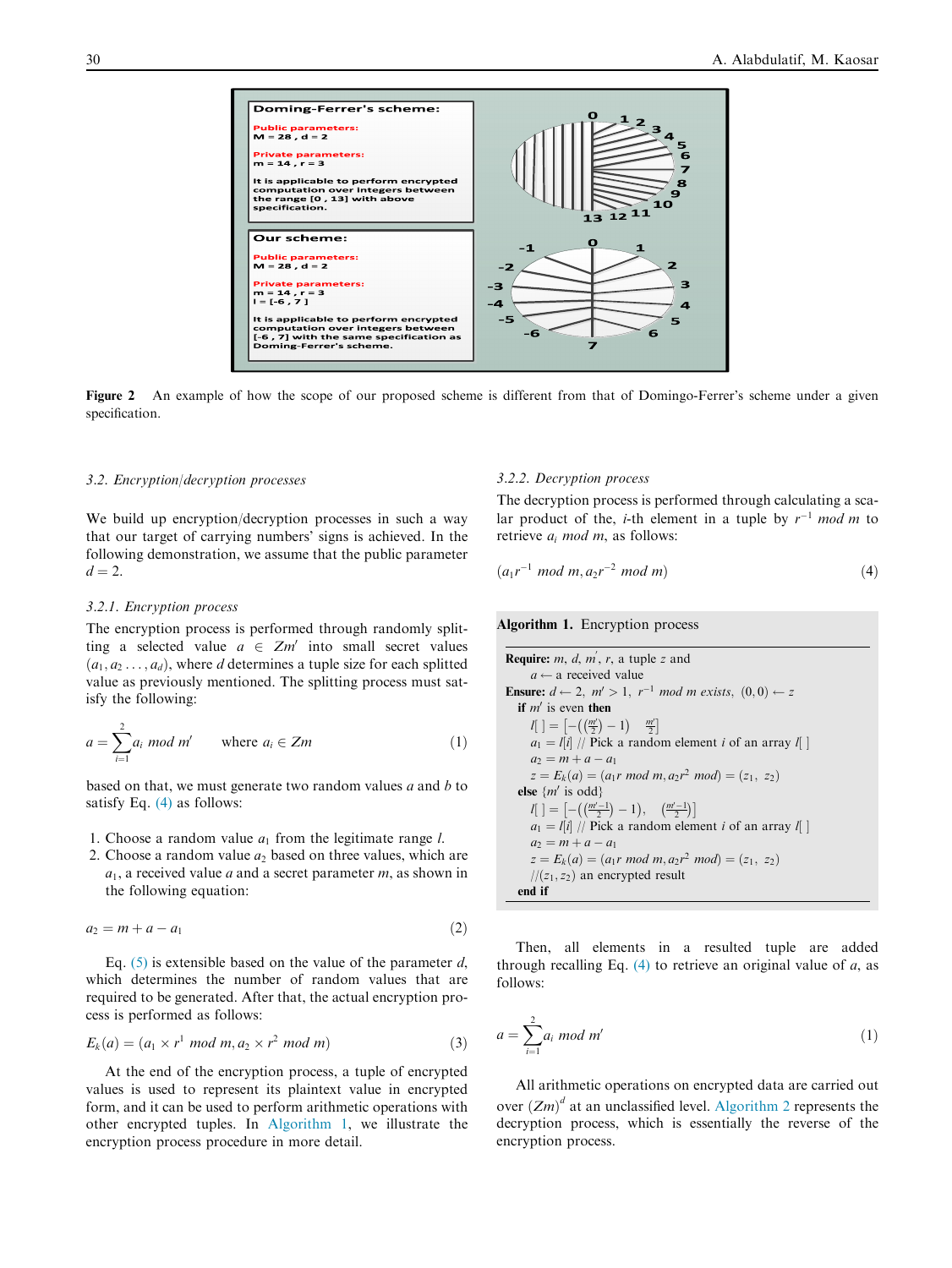#### <span id="page-4-0"></span>Algorithm 2. Decryption process

**Require:** m, m',  $r^{-1}$ , an encrypted tuple a and a dimension of the tuple  $a = d$ **Ensure:**  $r^{-1}$  mod m exists,  $(a_1, \ldots, a_d) \leftarrow a$ ,  $((0)_1, \ldots, (0)_d) \leftarrow z$  sum  $\leftarrow 0$ , result  $\leftarrow 0$  $z = (a_1 \times r^{-1} \mod m, a_2 \times r^{-2} \mod m, \ldots, a_d \times r^{-d} \mod m)$  $z = (z_1, z_2, \ldots, z_d)$  $sum = \sum_{i=1}^{d} z_i$ result = sum mod m' // a plaintext result  $\frac{1}{2}$  The result is mapped based on *l* range to get the exact result.

We describe a numerical example to illustrate the idea behind our proposed scheme in more detail though concentrating on the computations that show how negative numbers' ranges can be processed based on the proposed scheme. In this example, we choose public and private parameters, as follows:

**Public parameters:**  $m$  is the public modulus and it is chosen to be  $m = 28$ . We choose  $d = 2$ .

**private parameters:** We choose  $r = 3$  and  $m' = 14$  to be the secret key. We make sure  $r^{-1}$  mod *m* exists, which is  $r^{-1} = 19$  in this case. Since we chose  $m$ ? = 14, which is considered an even number, the legitimate range will be  $l = [-6, 7]$ . The formal interpretation of the legitimate range  $l$  in this example is considered as dividing the decrypted results into two ranges of numbers, positive and negative, as follows:

- 1. If the final decrypted result is in the range between [0,7], the final plaintext result remains the same in the sense that any number in this range with modulus  $m'$  has the same value.
- 2. If the final decrypted result is in the range between [-6 , -1], the final plaintext result with modulus  $m'$  is interpreted as follows:
- $(13) \rightarrow (-1), (12) \rightarrow (-2), (11) \rightarrow (-3)$  $(10) \rightarrow (-4), (9) \rightarrow (-5), (8) \rightarrow (-6)$

Fig. 3 shows how a negative number range is deduced based on a legitimate range lthat is considered a part of the security parameters.

We perform two addition operations combined with a single multiplication operation in the following formula,



based on the example specifications.

 $(x_1 + x_2)x_3$  where  $x_1 = 1$ ,  $x_2 = -4$  and  $x_3 = 2$ . The first stage is to encrypt all the plaintext values by recalling both Eqs.  $(1)$ [and \(2\)](#page-3-0), respectively, for each single plaintext value.

Generate random value of  $x_1 = 1 \rightarrow (-6, 21)$ Generate random value of  $x_2 = -4 \rightarrow (4, 6)$ Generate random value of  $x_3 = 2 \rightarrow (3, 13)$ 

The next step is encrypting all plaintext values by utilising Eq. [\(2\)](#page-3-0) based on random values that are generated through Eq.  $(1)$ .

$$
E(x_1) = ((-6 \times 3) \mod 28 + (21 \times 9) \mod 28) = (-18, 21)
$$
  
\n
$$
E(x_2) = ((4 \times 3) \mod 28 + (6 \times 9) \mod 28) = (12, 26)
$$
  
\n
$$
E(x_3) = ((3 \times 3) \mod 28 + (13 \times 9) \mod 28) = (9, 5)
$$

All previous steps are processed in a secure environment, which is considered as a classified level. Now, we implement the formula  $(x_1 + x_2)x_4$  on encrypted data at an unclassified level, such as a cloud-based environment. We add  $(x_1 + x_2)$ to the encrypted forms, as follows:

$$
\sum_{i=1}^{2} E(x_i) = (-18 + 12 \mod 28, 21 + 26 \mod 28) = (-6, 19)
$$

Then, we multiply  $E(x_3)$  with the addition results  $(-6, 19)$ ,

$$
(-6,19) \times E(x_4) = (-6,19) \times (9,5)
$$
  
= (0,-6×9 mod 28, (-6×5+19×9) mod 28,19×5 mod 28)  
= (0,-26,1,11)

Finally, the result is returned to a classified level to perform the decryption process based on Eq. [\(3\)](#page-3-0) to obtain the plaintext result, as follows:

$$
(0 \times r^{-1} \mod m, -26 \times r^{-2} \mod m, 1 \times r^{-3} \mod m, 11 \times r^{-4} \mod m)
$$
  
= (0 \times 19 \mod 28, -26 \times 19<sup>2</sup> \mod 28, 1 \times 19<sup>3</sup> \mod 28,  
11 \times 19<sup>4</sup> \mod 28)  
= (0, -6, 27, 15)

The final step in the decryption process is adding all elements in the resulted tuple over  $Zm'$  to get 36 mod 14 = 8. In the same classified level, the final result transformed to the new positive and negative ranges based on the legitimate range *l* (see [Fig. 2\)](#page-3-0). Therefore, the final result is  $(-6)$ , which is the correct result if we perform the same operations on plaintext values.

We demonstrate this example to state that our proposed scheme has the ability to extend Domingo-Ferrer's scheme through carrying out numbers' signs. Accordingly, we propose an aggregation function to compute maximum and minimum values among aggregated data based on our contribution that relies on both positive and negative numbers' ranges. This function combines the two processes to find maximum and minimum values in a single process rather than completing them separately, as in [Ertaul and Kedlaya \(2007\).](#page-9-0)

#### 4. Arithmetic and logical operations

In this section, we describe the specifications of arithmetic and logical operations, based on the proposed scheme, through Figure 3 A transformation process for a negative number range logical operations, based on the proposed scheme, through algorithms that show the operational transactions in detail.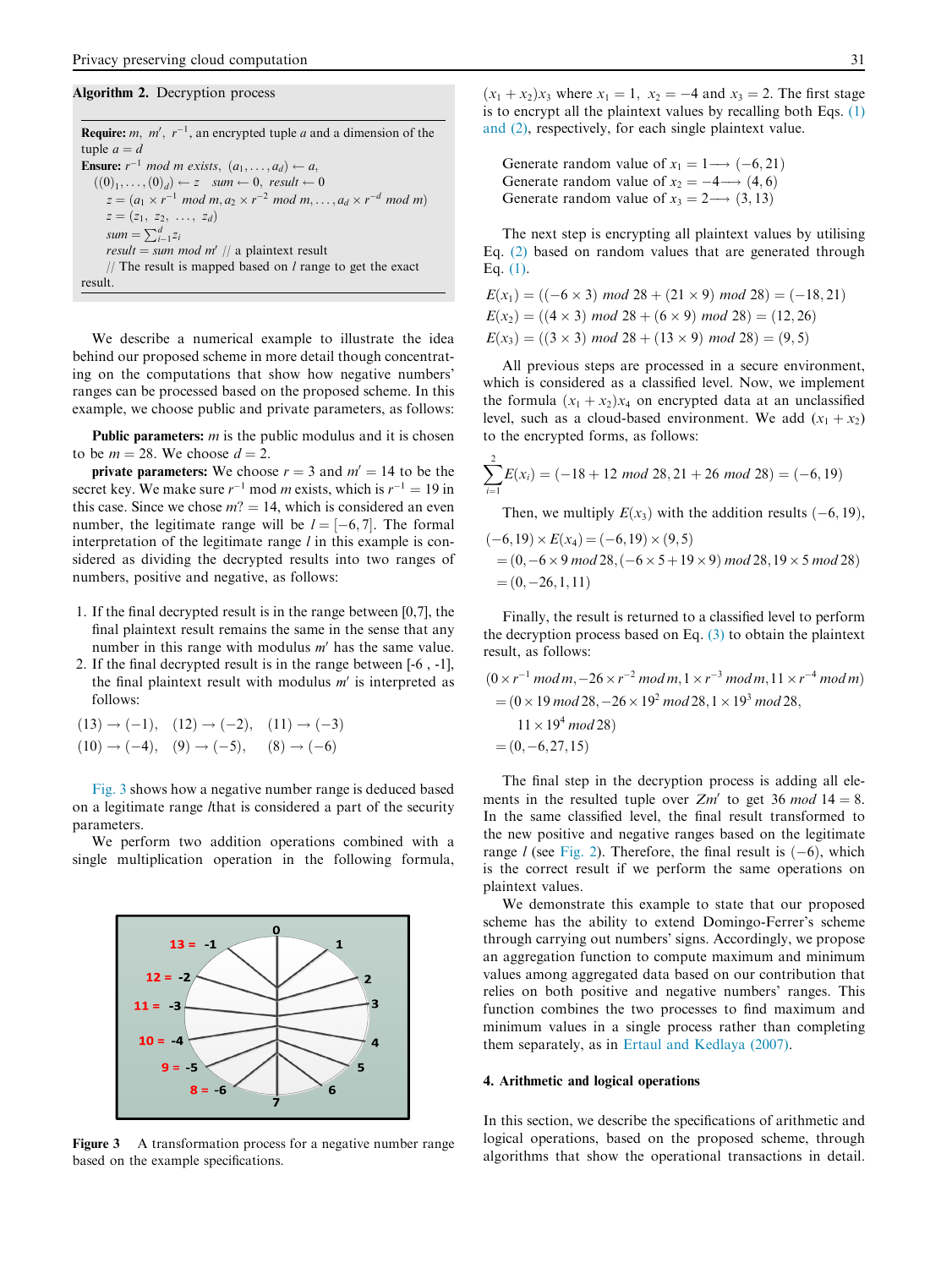<span id="page-5-0"></span>We utilise our scheme to build aggregation maximum/ minimum function for the aggregated data. This function relies on additive homomorphic property to find both maximum and minimum values among aggregated data. We employed our contribution to reduce the number of operations that are required to perform this function in [Ertaul and Kedlaya](#page-9-0) [\(2007\)](#page-9-0) by obtaining the benefits of a negative number's range.

#### 4.1. Addition and subtraction operations

As previously illustrated, our scheme has the ability to perform both addition and subtraction operations in such a way that can carry numbers' signs. This involves both positive and negative numbers' ranges. Algorithm 3 represents the general steps to perform a specific encrypted computation for addition and subtraction.

Algorithm 3. Addition and subtraction operations

**Require:** *m*, (an addition or subtraction operation  $\otimes$ ),  $a$  and  $b$  (encrypted values), a tuple  $z$ **Ensure:**  $(a_1, a_2) \leftarrow a (b_1, b_2) \leftarrow b$ ,  $(0, 0) \leftarrow z$  $z = (a_1 \otimes b_1 \mod m, a_2 \otimes b_2 \mod m)$  $z = (z_1, z_2)$  //  $z_n \leftarrow (a_n \otimes b_n)$  $\frac{1}{2}$  a tuple z is an encrypted operation result

#### 4.2. Multiplication operation

We designed the multiplication operation in our scheme to have the ability to work in a negative numbers' range. In Algorithm 4, encrypted multiplication steps are shown in detail.

# Algorithm 4. Multiplication operation **Require:** *m*, (a multiplication operation  $\otimes$ ),  $a$  and  $b$  (encrypted values), a tuple  $z$ **Ensure:**  $(a_1, a_2) \leftarrow a$ ,  $(b_1, b_2) \leftarrow b$ ,  $(0, 0, 0, 0) \leftarrow z$  $z = [0, a_1 \times b_1 \mod m, (a_1 \times b_2 + a_2 \times b_1) \mod m,$

 $a_2 \times b_2 \mod m$  // carried as polynomials

 $z = [0, z_1, z_2, z_3, z_4]$ 

 $//$  a tuple  $z$  is an encrypted operation result

The encrypted division operations are carried out in a rational format, such that  $E(a)/E(b)$  because the polynomials are not considered as a field but a ring.

# 4.3. Maximum/minimum function

A proposed maximum/minimum function applies to an existing scheme [\(Yokoo and Suzuki, 2002\)](#page-9-0) as a part of its operations over aggregated data.We propose necessary modifications to this technique to accommodate negative numbers. Let's say there are two parameters: a weight  $w$  and dimension *n* that are chosen such that  $(1 \le w \le n)$  and *n* is a large enough value to represent the largest value that can be received from outside sources in this scheme. We utilise a new parameter  $-n$  to represent a negative dimension of this scheme such that  $(-n \leq w \leq 0)$  and  $(0 \leq w \leq n)$ . Each received weight w is classified and encrypted as follows:

 $w = \begin{cases} Case 2 : The weight w is zero \end{cases}$  $\int$  *Case* 1 : The weight *w* is a positive value  $\left| \right|$ 

Case 3 : The weightw is a negative value  $\downarrow$ 

**Case 1:** The weight  $w$  is located in a positive numbers' range. Therefore, the encryption process is as follows:

$$
E(w) = \underbrace{E(0)}_{0}, \underbrace{E(z), \dots, E(z)}_{w}, \underbrace{E(0), \dots, E(0)}_{n-w}
$$
(5)

where  $E(w)$  is an encrypted value of received weight,  $E(z)$  is a random encrypted value z that is not equal to 0 and  $E(0)$  is the encrypted value of 0. These parameters are uniform in all the mentioned three cases. In this case,  $E(0)$  is assigned to all numbers in the negative range from  $-1$  up to  $-n$ .

Case 2: The weight w is zero. Therefore, the encryption process is as follows:

$$
E(w) = \underbrace{E(0), \dots, E(0)}_{Negative\ range}, \underbrace{E(0), \dots, E(0)}_{0} \underbrace{E(0), \dots, E(0)}_{positive\ range}
$$
(6)

In this case,  $E(0)$  is assigned to numbers in both positive and negative ranges from  $-1$  up to  $-n$  and from 1 up to n.

**Case 3:** The weight  $w$  is located in a negative numbers' range. Therefore, the encryption process is as follows:

$$
E(w) = \underbrace{E(0), \dots, E(0)}_{-n-w}, \underbrace{E(z), \dots, E(z)}_{w}, \underbrace{E(0)}_{0}
$$
(7)

In this case,  $E(0)$  is assigned to all numbers in the positive range from 1 up to n.

Each received weight is transformed into a set of encrypted random non-zero and zero values that are represented in a specific range  $(-n, n)$  based on previous mention classification. Domingo-Ferrer's scheme [Domingo-Ferrer, 2002](#page-9-0) is employed to perform the encryption process for random values  $E(z)$  to be used for the transformation process because it has the ability to achieve an additive field operation on encrypted data. A random value z is chosen such that  $z \times r \lt m'$ , where r is a number of the expected weights that are passed to the function and  $z\neq 0$ . The next stage after passing all received weights to question  $(5)(6)(7)$  based on their classification is to perform additive field operations to find both maximum and minimum values among all weights. We calculate both maximum and minimum values in a single process based on the following formula:

$$
a = \sum_{i=1}^{i=r} (E_{i,j}(x_j), E_{i,j+1}(x_{j+1}), \dots, E_{i,n}(x_n))
$$
\n(8)

where  $r$  is the number of passed weights to the function and  $j = -n$ . Eq. (8) covers both negative and positive ranges for each transformed weight in a set r. Each encrypted value  $E_{i,j}(x_i)$  is either random value  $\neq 0$  or 0.

The final stage after performing additive homomorphic encryption is the decryption process in a classified secure level from a positive range  $(E_{i,n}(x_n))$  to a negative range  $(E_{i,n}(x_{-n}))$ , from right to left, to find a maximum value of a set  $r$  and in the reverse mean from the negative range  $(E_{i,-n}(x_{-n}))$  to  $(E_{i,n}(x_n))$ , from left to right is used to find a minimum value of a set  $r$ . The decryption process is performed in both ranges in parallel mean, and it continues until non-zero values are detected during this process. Each encrypted value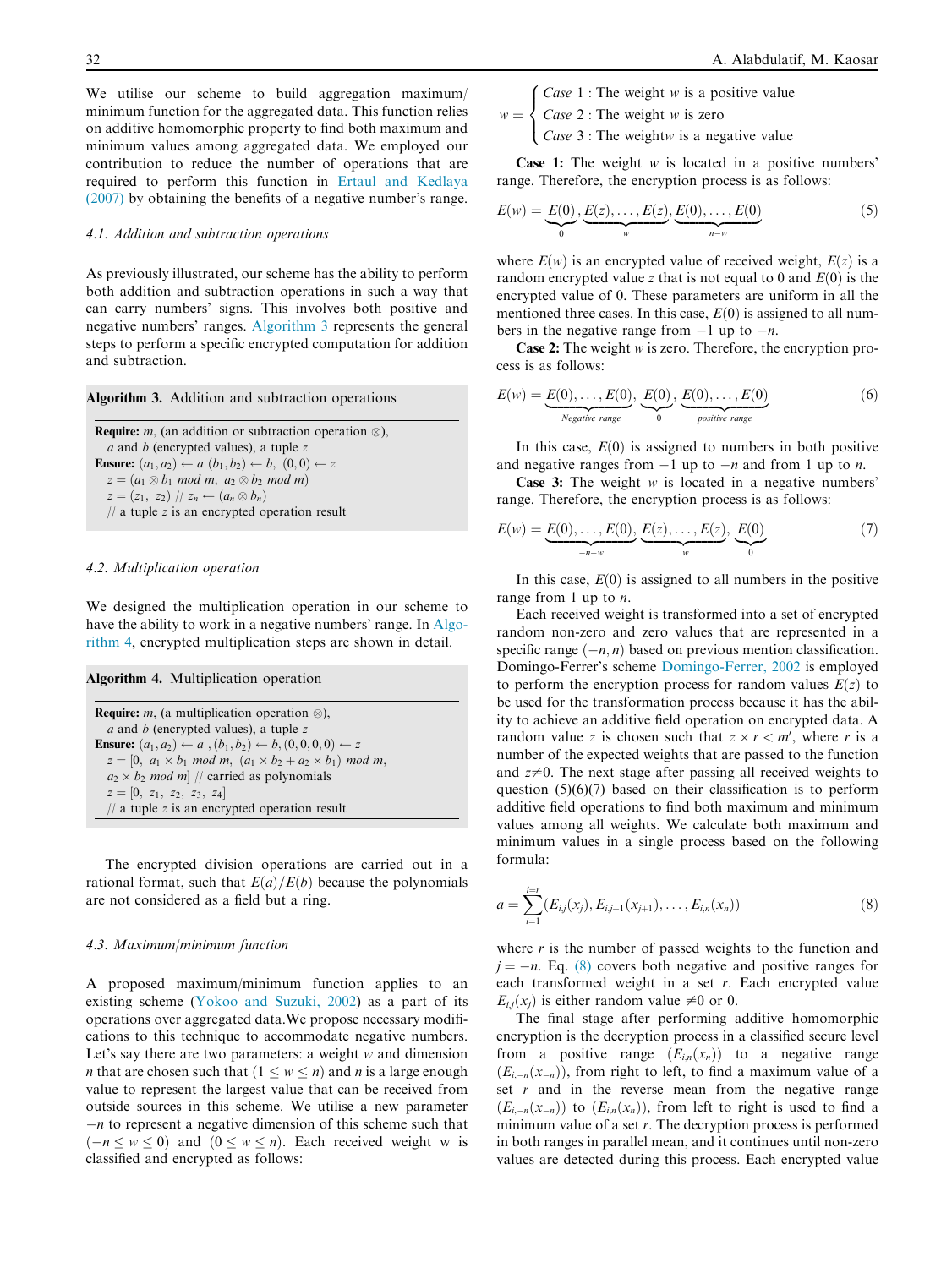has a corresponding value *i* that represents an element order in a set  $r$ . The given parameter  $j$  is utilised to determine a maximum or minimum value based on the first non-zero values that are detected during the decryption process of both negative and positive ranges.

We accentuate the main steps to perform maximum/minimum function in Algorithms 5–7. This function consists of two main stages: generating random encrypted values which occur in a classified secure level, and encrypting computations, which occur in an unclassified public level.

We assume that random encrypted values are generated based on algorithms in the previous section. Algorithm 5 shows the distribution process of random encrypted data based on a range of received data.

|  | Algorithm 5. Distribution of random encrypted values process |  |  |  |  |
|--|--------------------------------------------------------------|--|--|--|--|
|--|--------------------------------------------------------------|--|--|--|--|

**Require:**  $a$ (a received value),  $[-n, n]$  (legitimate range),  $R[$  (random encrypted values),  $t[$  | **Ensure:**  $t[ ] \leftarrow \sum_{i=-n}^{n} t[x_i] = 0$ if  $a > 0$  then  $\sum_{i=1}^{a} t[x_i] = R[i] \; // \; i \; \text{is an element in} \; R[ \; ]$  $\sum_{i=a+1}^{n} t[x_i] = 0/1$  the rest of positive range set to zero  $\sum_{i=-n}^{0} t[x_i] = 0$  // all negative range set to zero else if  $a < 0$  then  $\sum_{i=-1}^{a} t[x_i] = R[i] \; // \; i \; \text{is an element in} \; R[ \; ]$  $\sum_{i=a-1}^{-n} t[x_i] = 0//$  the rest of negative range set to zero  $\sum_{i=0}^{n} t[x_i] = 0$  // All positive range set to zero else  $\{a = 0\}$  $t[0] = 0// i$  is an element in R[]  $\sum_{i=1}^{n} t[x_i] = 0$ // the positive range set to zero  $\sum_{i=-n}^{-1} t[x_i] = 0$  // All negative range set to zero end if

In Algorithms 6 and 7, additive field operations are performed for all arrays where we assume 5 arrays in this case for simplicity. They keep random encrypted and zero values and obtain a new array after performing additive field operations. The resulting array is decrypted in a classified secure level to obtain maximum and minimum values.

# Algorithm 6. Find maximum value

```
Require: T_{i,5}[] (a set of arrays), [1, n] (legitimate range) Result[ ],
x, count_1, count_2, Max, Min
Ensure: \sum_{i=1}^{n} Result[x_i] = 0, x \leftarrow 0, count_1 \leftarrow n, Max \leftarrow 0for j := 1 to n step 1 do
     for i = 1 to 5 step 1 do
        Result_i \rVert \leftarrow Result_i \rVert + T_{i,j} \rVertend for
  end for
  for j := n to 1 step -1 do
     x = \leftarrow decrypt(Result[i])if x=0 then
        count_1 = count_1 - 1else {}
        break;
     end if
  end for
   Max \leftarrow count_1
```
Algorithm 7. Find minimum value

```
Require: T_{i,5} | (a set of arrays), [-n, 0] (legitimate range),
Result[ \ ], x, count_2, MinEnsure: \sum_{i=-n}^{0} Result[x_i] = 0, x \leftarrow 0, count_2 \leftarrow -n, Min \leftarrow 0for j := -n to 0 step 1 do
      for i = 1 to 5 step 1 do
         Result_i \rVert \leftarrow Result_i \rVert + T_{i,i} \rVertend for
   end for
   for j := -n to 1 step 1 do
      x = \leftarrow \text{decrvpt}(Result[i])if x=0 then
        count_2 = count_2 + 1else {}
        break;
      end if
   end for
   Min \leftarrow count_1
```
We describe a numerical example to disclose the idea behind maximum/minimum function in more detail. We apply the same parameters of the previous example in encryption/ decryption processes, and we assume the expected range  $(-n, n)$  is  $(-6, 6)$  and  $r = 4$  such that we have  $(r_1, r_2, r_3, r_4) = (3, -2, 1, 0)$ , based on each weight  $r_i$  being processed, as follows:

 $r_1 = 3$  is considered in a positive numbers' range. We transform  $r1$  by calling Eq. [\(5\)](#page-5-0):

$$
E(3) = \underbrace{E_{1,0}(0)}_{0}, \underbrace{E_{1,1}(z_1), E_{1,2}(z_2), E_{1,3}(z_3)}_{3}, \underbrace{E_{1,4}(0), \ldots, E(0)}_{6-3}
$$

All elements in the negative numbers' range  $(-6, -1)$  are set to encrypted values of zero  $(E_{1,i}(0))$ .

 $r_2 = -2$  is considered to be in a negative numbers' range. We transform  $r2$  by calling Eq. [\(7\)](#page-5-0):

$$
E(-2) = \underbrace{E_{2,-6}(0),\ldots,E(0)}_{-6-(-2)} \underbrace{E_{2,-2}(z_{-2}),E_{2,-1}(z_{-1})}_{-2}, \underbrace{E_{2,0}(0)}_{0}
$$

All elements in the positive numbers' range  $(1, 6)$  are set to encrypted values of zero  $(E_{2i}(0))$ .

 $r_3 = 1$  is considered to be in a positive numbers' range. We transform  $r3$  by calling Eq. [\(5\):](#page-5-0)

$$
E(1) = \underbrace{E_{3,0}(0)}_{0}, \underbrace{E_{3,1}(z_1)}_{1}, \underbrace{E_{3,2}(0), E_{3,3}(0), \ldots, E(0)_{3,6}}_{6-1}
$$

All elements in the negative numbers' range  $(-6, -1)$  are set to encrypted values of zero  $(E_{3,j}(0))$ .

 $r_4 = 0$  is considered to be zero. We transform r4 by calling Eq. [\(6\)](#page-5-0):

$$
E(0) = \underbrace{E_{4,-6}(0), \ldots, E_{4,-1}(0)}_{Negative\ range}, \underbrace{E_{4,0}(0), E_{4,1}(0), \ldots, E_{4,6}(0)}_{positive\ range}
$$

All elements in both the positive and negative numbers' ranges  $(1, 6)$  and  $(-6, -1)$  are set to encrypted values of zero  $(E_{4,j}(0)).$ 

We generate random values  $(z_1, z_2, z_3, z_4, z_5)$  to encrypt them under Domingo-Ferrer's scheme with the same previous specifications. The random values are used for the transformation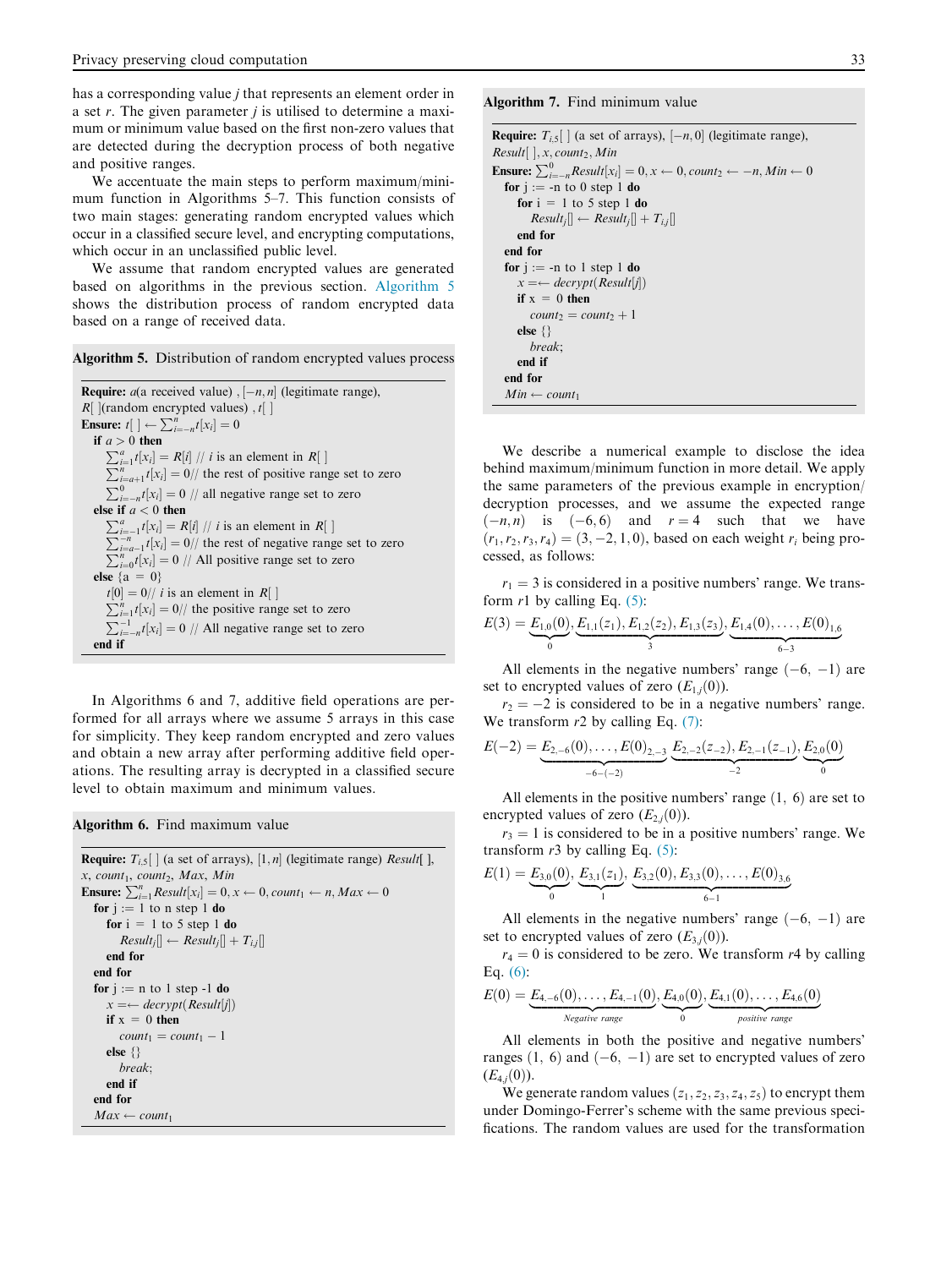<span id="page-7-0"></span>process as part of the maximum/minimum function stages. We assume the values of  $(z_1, z_2, z_3, z_4, z_5)$  are  $(3, 1, 2, 0, 0)$ , respectively. The encryption process for these random values is performed as follows:

$$
E(z_1) = E(3) = E(-1, 18) = E(-3, 22)
$$
  
\n
$$
E(z_2) = E(1) = E(5, 10) = E(15, 6)
$$
  
\n
$$
E(z_3) = E(2) = E(6, 10) = E(18, 6)
$$
  
\n
$$
E(z_4) = E(0) = E(-6, 20) = E(-18, 12)
$$
  
\n
$$
E(z_5) = E(0) = E(1, 13) = E(3, 5)
$$

We can encrypt extra zero values  $z_i$  based on Domingo-Ferrer's scheme to make both transformation and additive homomorphic operations more random and secure. Next, these encrypted values are utilised to fill non-zero values  $E(z)$  randomly during the transformation process. The first value  $r_1 = 3$  is transformed as follows:

$$
S_1 = E(3) = \underbrace{E(0)}_{0}, \underbrace{E(2), E(1), E(3)}_{3}, \underbrace{E(0), E(0), E(0)}_{6-3}
$$

$$
S_1 = \underbrace{E(0)}_{0}, \underbrace{E(18, 6), E(15, 6), E(-3, 22)}_{3}, \underbrace{E(0), E(0), E(0)}_{6-3}
$$

Each  $E(0)$  is filled by either  $z_4$  or  $z_5$  randomly, and all elements in the negative numbers' range  $(-6, -1)$  are set to encrypted values of zero  $(E(0))$ . The next received value is  $r_2 = -2$ ,

$$
S_2 = E(-2) = E(0), E(0), E(0), E(0), E(1), E(3), E(0)
$$
  

$$
S_2 = E(0), E(0), E(0), E(0), E(15, 6), E(-3, 22), E(0)
$$
  

$$
S_2 = E(0), E(0), E(0), E(0), E(15, 6), E(-3, 22), E(0)
$$

Each  $E(0)$  is randomly filled by either  $z_4$  or  $z_5$  and all elements in the positive numbers' range  $(1, 6)$  are set to encrypted values of zero ( $E(0)$ ). The next received value is  $r_3 = 1$ ,

$$
S_3 = E(1) = \underbrace{E(0)}_{0}, \underbrace{E(2)}_{1}, \underbrace{E(0), E(0), E(0), E(0), E(0)}_{6-1}
$$

$$
S_3 = \underbrace{E(0)}_{0}, \underbrace{E(18, 6), E(15, 6), E(-3, 22)}_{3}, \underbrace{E(0), E(0), E(0)}_{6-3}
$$

Each  $E(0)$  is randomly filled by either  $z_4$  or  $z_5$  and all elements in the negative numbers' range  $(-6, -1)$  are set to encrypted values of zero  $(E(0))$ . The last received value is  $r_4 = 0$ ,

All added tuples' results in the negative range are zero values, except  $N_{-2}$  and  $N_{-1}$  because they are already filled with non-zero values in  $S_1$  and added to zero values in  $S_2$ ,  $S_3$  and  $S_4$ .

Second, the positive range of the additive operation is:

$$
Result_2 = \underbrace{E(0)}_{0}, \underbrace{E(N_1), E(N_2), E(N_3)}_{positive\ range}, \underbrace{E(0), E(0), E(0)}_{positive\ range}
$$

All added tuples in the positive range are zero values except  $N_1, N_2, N_3$  because they are already filled with non-zero values in  $S_1$  and  $S_3$ , and added to zero values in  $S_2$  and  $S_4$ .

The final stage is performed in a classified secure level, which includes the decryption process from both directions from left to right in  $Result_1$ , which is considered a negative range decryption and from right to left in  $Result_2$ , which is considered a positive range decryption. In  $Result_1$ , all tuples are decrypted from  $j = -6$  up to  $j = -3$  to get zero values. At  $j = -2$ , the decrypted result is a non-zero value, therefore it is considered as a minimum value of all received values. On the other hand, in  $Result_2$ , all tuples are decrypted from  $j = 6$  up to  $j = 4$  to get zero values. At  $j = 3$ , the decrypted result is a non-zero value, so this is considered a maximum value of all received values. By comparing our proposed function with an existing function [Ertaul and Kedlaya, 2007,](#page-9-0) we can conclude that our function reduces the redundancy that happens when the function [Ertaul and Kedlaya, 2007](#page-9-0) performs separate operations to find maximum and minimum values through combining these in a single operation by using the negative numbers' range as a part of finding maximum and minimum values rather than working in just a positive numbers' range.

#### 5. Implementation and performance analysis

In this section, we describe implementations of the proposed scheme and its operations. Our code runs on an Intel Core i5 Processor 2.40 GHz and 4 GB RAM. Java programming language ([Gosling et al., 2005\)](#page-9-0) is used as a convenient framework. Our implementation has the following three main processes: (1) an encryption process, which is involved in generating random values and transformation to tuples followed by an actual encryption process; (2) performing encrypted operations that mainly include addition, subtraction and multiplication and (3) a decryption process which is the final stage after finishing the computation process stage.

$$
S_4 = E(0) = \underbrace{E(0), E(0), E(0), E(0), E(0), E(0)}_{Negative\ range(-6-0)}, \underbrace{E(0), E(0), E(0), E(0), E(0), E(0), E(0)}_{positive\ range(6-0)}
$$

Each  $E(0)$  is randomly filled by either  $z_4$  or  $z_5$ . The next stage is performing additive field operations over  $(S_1, S_2, S_3, S_4)$ . After performing the additive operation, we have a set of tuples in both the positive and negative ranges, shown as follows:

First, the negative range of the additive operation result is:

$$
Result_1 = \underbrace{E(0), E(0), E(0), E(0)}_{negative\ range} , \underbrace{E(N_{-2}), E(N_{-1})}_{negative\ range}, \underbrace{E(0)}_{0}
$$

In this paper, we implemented a performance analysis by identifying the amount of time consumption for both encryption and decryption processes and operational calculations based on the scenario of having self-computation process applications that would be adapted in cloud-based environments. [Table 1](#page-8-0) illustrates execution time for the different numerical operations of self-computation processes, and all results are shown in millisecond unit.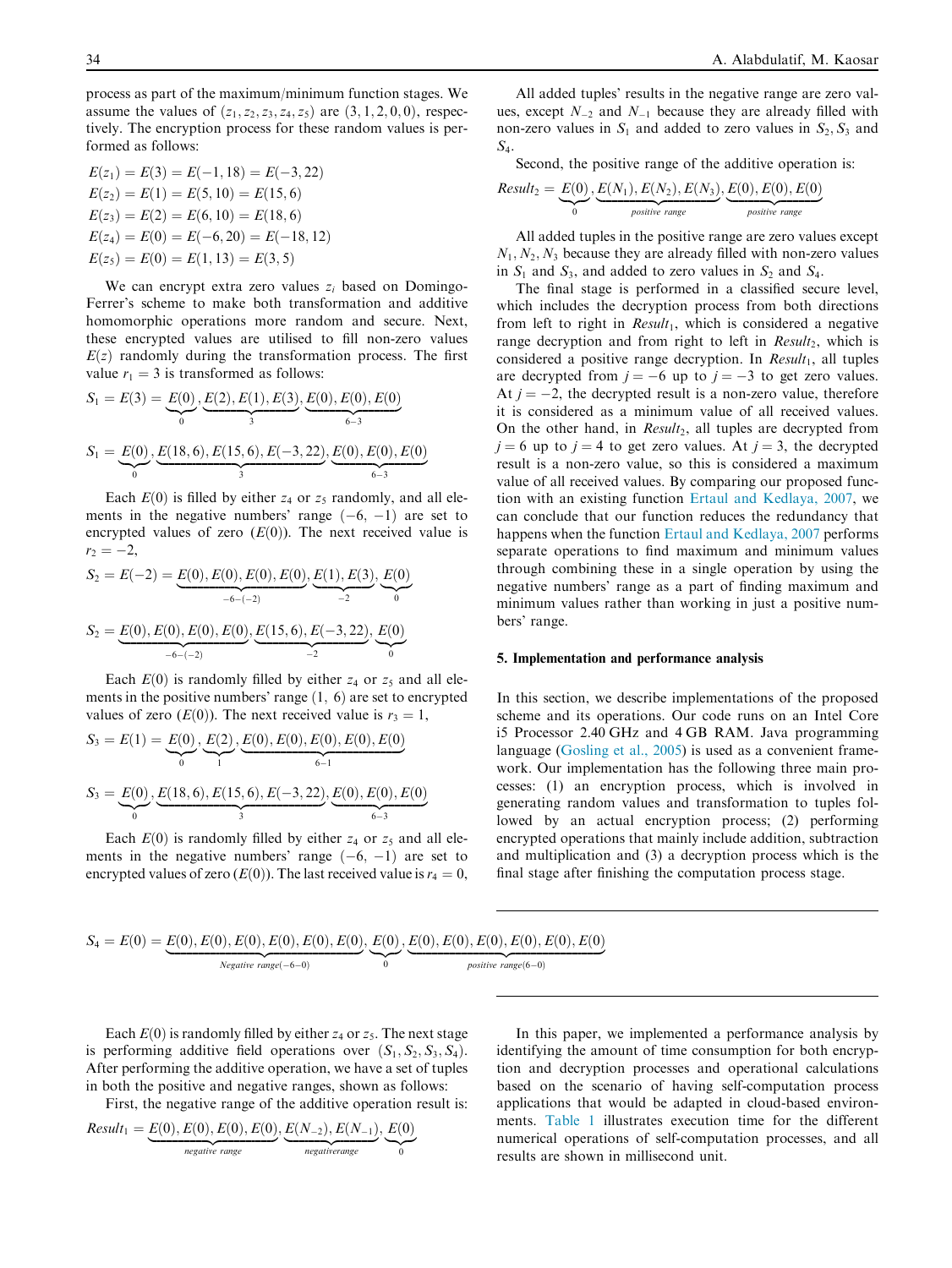<span id="page-8-0"></span>

| Table 1<br>Execution time of self-computation processes. |                        |                       |                       |                       |                       |  |  |  |
|----------------------------------------------------------|------------------------|-----------------------|-----------------------|-----------------------|-----------------------|--|--|--|
| Process type                                             | Encryption             | Addition              | Subtraction           | Multiplication        | Decryption            |  |  |  |
| Execution time                                           | $9.195 \times 10^{-2}$ | $7.22 \times 10^{-2}$ | $9.66 \times 10^{-2}$ | $7.27 \times 10^{-2}$ | $6.97 \times 10^{-2}$ |  |  |  |

Table 2 Execution time comparison between Gentry and proposed protocol based on Domingo-Ferrer schemes (unit: milliseconds).

| Cryptosystem                                                               | Encryption                                      | Decryption                                     | Addition                                       | Multiplication                                 | Size of data                                         |
|----------------------------------------------------------------------------|-------------------------------------------------|------------------------------------------------|------------------------------------------------|------------------------------------------------|------------------------------------------------------|
| Gentry's scheme<br>Proposed protocol based on<br>(Domingo-Ferrer's scheme) | $8.39 \times 10^{-3}$<br>$9.195 \times 10^{-2}$ | $7.64 \times 10^{-4}$<br>$6.97 \times 10^{-2}$ | $4.97 \times 10^{-5}$<br>$7.22 \times 10^{-2}$ | $7.72 \times 10^{-4}$<br>$7.27 \times 10^{-2}$ | Per bit<br>Per value (integer or float-point number) |

It is well-known that there is a trade-off between security and flexibility in real-world systems. In our protocol, we adapt a practical homomorphic scheme with other secure mechanisms that ensure the privacy of consumers' data and performance elasticity of provided services. Table 2 illustrates a performance of execution time for different operations of proposed protocol based on Domingo-Ferrer's scheme compared with a well-known homomorphic encryption called Gentry's scheme [Gentry, 2009](#page-9-0).

# 6. Conclusion

In this paper, we proposed some techniques to perform various arithmetic and comparison operations to ensure secure computation in several applications running in cloud environments using Domingo-Ferrer's additive and multiplicative privacy homomorphism scheme. This led to the advantage of moving applications that require secure computations on both positive and negative ranges in cloud computing. Moreover, this contribution can be applicable to extend another Domingo-Ferrer's scheme named a new privacy homomorphism and application [Ferrer, 1996](#page-9-0). According to that, we designed an aggregation maximum/minimum function based Domingo-Ferrer's scheme that improves the existing scheme [\(Ertaul and Kedlaya, 2007\)](#page-9-0) by extending this function to work in the negative number range and improving the efficiency by combining the processes of finding maximum and minimum values in a single process. The performance of the proposed scheme is quite satisfactory and efficient enough to use in lightweight applications, and it is convenient to be applied to cloud-based applications.

# Appendix A. Domingo-Ferrer's additive and multiplicative privacy homomorphism scheme

In Domingo-Ferrer's scheme, m and d are two public parameters where the former is a large integer with many divisors and the latter is a small integer and  $d > 2$ . Since each single encrypted value is represented by a tuple, which is a set of elements, the parameter  $d$  represents the number of elements in each tuple. The secret parameters are  $m'$  and r. The former is a small divisor of  $m, m' > 1$  and the latter is  $r \in Zm$ , as long as  $r^{-1}$  modulus *m* exists. In short, we can consider the secret key in this scheme as  $k = (m', r)$ . All encryption and decryption processes are performed in a classified level that is considered a secure part of this scheme; meanwhile, all arithmetic operations on encrypted data are performed in an unclassified level, which is considered a public environment, such as a cloud-based environment.

The encryption process is performed through randomly splitting the selected value  $a \in Zm'$  into small secret values  $(a_1, a_2, \ldots, a_d)$ , where d determines a tuple size for each splitted value, as previously mentioned. The splitting process must satisfy the following:

$$
a = \sum_{i=1}^{d} a_i \bmod m' \qquad \text{where } a_i \in \mathbb{Z}m \tag{1}
$$

After that,

$$
E_k(a) = (a_1 r^1 \mod m, a_2 r^2 \mod m, \dots, a_d r^d \mod m)
$$
 (.2)

At the end of an encryption process, a tuple of encrypted values is used to represent its plaintext value in encrypted form, and it can be used to perform arithmetic operations with other encrypted tuples.

The decryption process is performed through calculating a scalar product of the,  $i - th$  element in a tuple by  $r^{-1}$  mod m to retrieve  $a_i$  mod m as follows:

$$
(a_1r^{-1} \mod m, a_2r^{-2} \mod m, \dots, a_dr^{-d} \mod m) \tag{3}
$$

Then, all elements in a resulted tuple are added through recalling Eq.  $(1)$ . to retrieve an original value of a as follows:

$$
a = \sum_{i=1}^{d} a_i \bmod m'
$$
 (.1)

All arithmetic operations on encrypted data are carried out over  $(Zm)^d$  at an unclassified level. We demonstrate a simple numerical example of this scheme below to clarify both encryption/decryption processes and arithmetic computations on encrypted data, as well. In this example, we choose public and private parameters, as follows:

**Public parameters:**  $m$  is the public modulus and it is chosen to be  $m = 28$ . We choose  $d = 2$ , which represents a number of elements in a single tuple. For simplicity, it is recommended to be  $d > 2$  in worst case for security reasons.

**Private parameters:** We choose  $r = 3$  and  $m' = 7$  to be the secret key. We make sure  $r^{-1}$  mod m exists, which is  $r^{-1} = 19$  in this case.

We use a formula to perform two addition operations combined with a single multiplication operation, namely  $(x_1 + x_2)x_3$  where  $x_1 = 2, x_2 = 1$  and  $x_3 = 0$ . The first stage